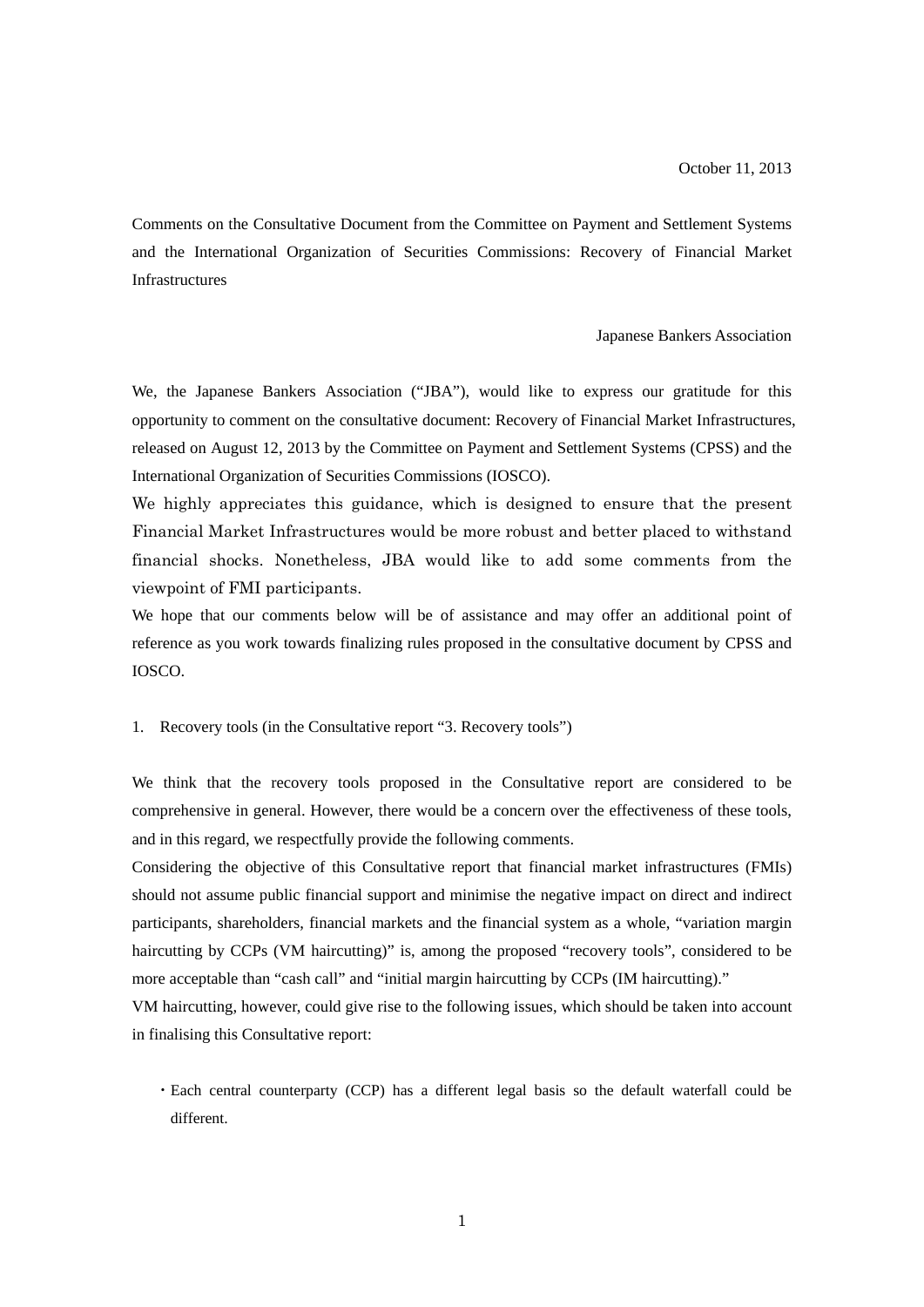- ・VM haircutting may cause funding problems to some clearing members because while only the CCPs can receive VM, the clearing members who are entitled to receive the VM may not be able to receive it from CCPs.
- ・In related to these funding problems mentioned above, if the size of VM haircutting is large and its duration is prolonged, there is a concern that such a situation may lead to a liquidity squeese in the market.
- ・VM haircutting may disincentivise the clearing members to implement a better risk portfolio management as they may not focus on maintaining positive MTM.
- ・Tax issues, for example, waiver of the margin claims may be treated as taxable as treated for other loan receivables under applicable tax laws.

"Cash call" could be one of the recovery tools provided that anti-moral hazard measures for FMIs risk management are sufficiently introduced. Such measures could include, for example, (i) FMI should ask "cash call" only after the FMI's capital is used and VM haircutting is executed, and there is still a cash shortfall, (ii) FMI should give the additional loss bearers the proportionate FMI's shares in return, and (iii) If "cash call" is executed for the purpose of meeting "equity call" or "capital call,", non-core capital such as preference shares rather than core capital should be used .

With regard to IM haircutting, this tool is fundamentally reserved for use when IM contributors default themselves, and therefore it is not considered reasonable to be used for covering losses created by other members' default.

2. "Recovery tools" which are not acceptable from the perspective of direct and indirect participants and proposed alternative

The recovery tool proposed in this Consultative report which, among other things, is not considered acceptable is the waiver of the initial margin associated with "IM haircutting" (See Consultative report P.20 "3. Initial margin haircutting by CCPs" 3.5.19.)

This is because, as noted in above 1., IM haircutting is fundamentally reserved for use when IM contributors default themselves, and therefore it is not considered reasonable to be used for covering the loss created by other members' default.

We are of the view that the most important alternative option is the auction, which is the default management process, to be executed successfully so as to avoid any situations requiring "IM haircutting" or "VM haircutting."

In light of this option, incentives for auction bidders to make competitive bids should also be considered; for example, any gains arising from the auctioned portfolio could be treated as non-taxable.

3. Tools to allocate uncovered losses caused by participant default and replenish financial